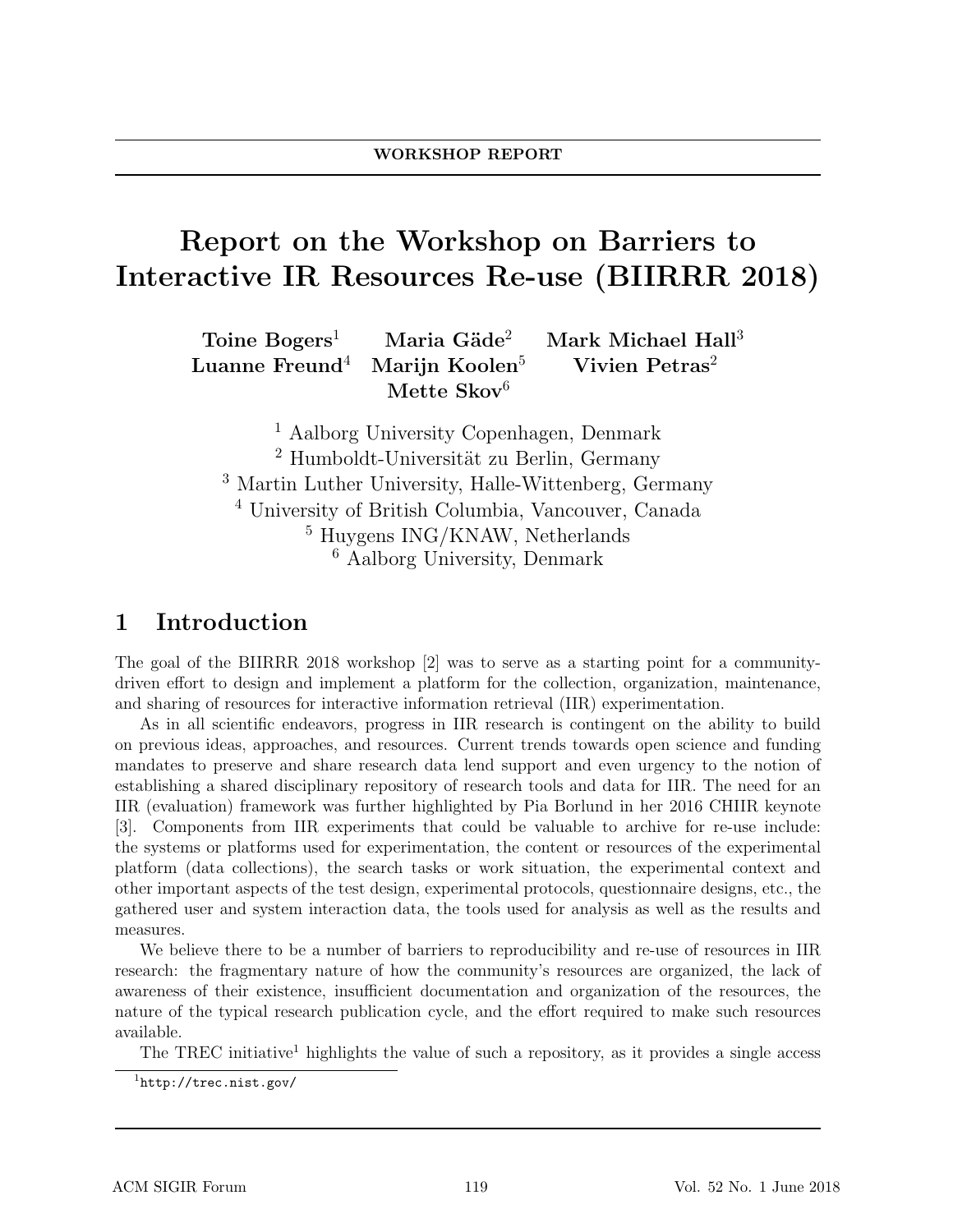point for the system-based evaluation of many different IR tasks, offering a repository for test collections, topic sets and relevance judgments. The TREC Interactive Track, which ran from 1997 to 2002 [8], contributed to the standardization of protocols for experimental search studies, and involved the use of shared tasks and systems. However, due to the large differences between system-based and user-based evaluation, the fit between IIR tracks and TREC has not been an overly successful one with the TREC repository containing limited IIR data.

As a result of fragmentation, IIR resources are often underutilized due to a lack of awareness of their existence or proper documentation, leading to them falling in disuse. Apart from being publicized in research talks and linked to in publications (with often less-than-persistent links), no dedicated promotion channel or platform exists for these type of resources.

Fundamentally we believe that policy change linked to what level of experiment detail must be disclosed upon publication is needed to fully drive the move towards removing the barriers for re-use. At the same time an online platform dedicated to the collection and organization of IIR resources must be in place so that any change in policy does not lead to several incompatible platforms. This single access point, henceforth referred to as the iRepository, could be used to collect, manage and enable and promote the re-use of a variety of components of IIR experiments. The means by which components such as search tasks, experimental protocols, questionnaire designs, reporting standards, evaluation procedures, data collections, and the search interaction data produced in such experiments could be archived and made accessible for re-use is an unsolved challenge, which needs to consider data modeling and description as well as rights, data security and privacy issues.

While the idea of collecting such resources in a central location is perhaps not a new one, we are aware that the effort required in designing, implementing, and maintaining such a platform can only be borne by the community as a collective effort. The BIIRRR 2018 workshop therefore aimed to serve both as a brainstorming opportunity about the shape this iRepository should take, as well as a way of building support in the community for its implementation.

# 2 Workshop Topics

The BIIRRR 2018 workshop<sup>2</sup> was an interactive, full-day workshop with interspersed keynotes on the challenges for IIR standardization and previous attempts and experiences with IIR evaluation campaigns including discussions on these topics. To take stock of current efforts, resources, and interest, the workshop also featured a pre-workshop activity. A survey of potential participants and interested IIR researchers gathered their views of, experiences with, and requirements for breaking down the barriers to re-use of IIR resources. This was presented and discussed during the workshop to represent even more voices on IIR re-use.

### 2.1 Initial Efforts: INEX, TREC Interactive and RepAST

The workshop started with two invited talks from Nils Pharo (Oslo Metropolitan University) and Luanne Freund (University of British Columbia) who shared their experiences with standardization efforts in IIR.

 $^{2}$ http://biirrr2018.aau.dk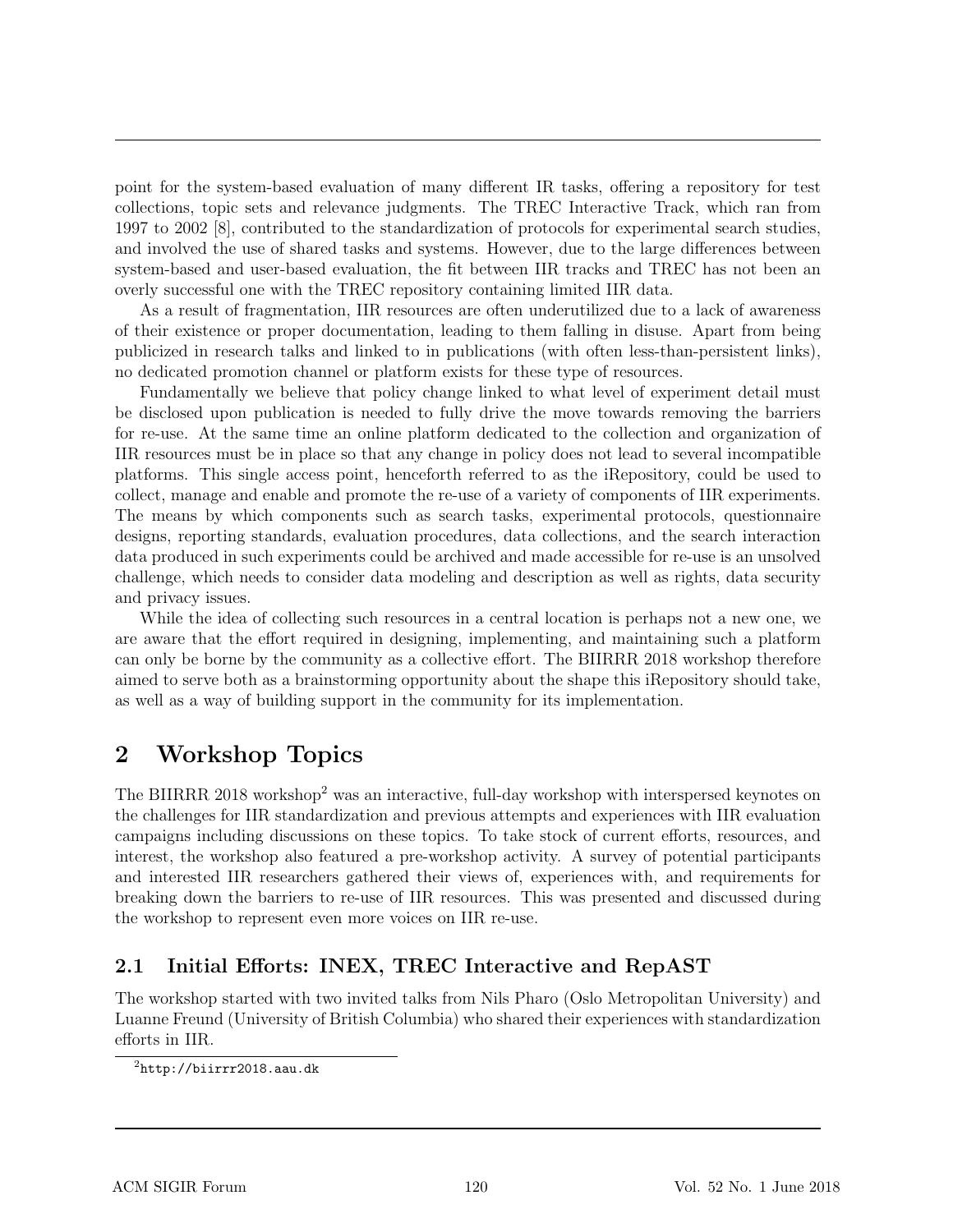In his keynote on "The importance and challenges for standardization in IIR Evaluation - Basis for an iRepository", Nils Pharo discussed the INEX interactive track [7], which ran from 2004-2010. The interactive track at INEX studied user interactions based on tasks, which were loosely associated with the system-centered INEX tracks in order to compare user and system perspectives. The track aggregated task-based user interaction data on a particular information retrieval system, which were collected by different research groups and then shared the data points across the participating groups.

While corpora (from IEEE research articles to Wikipedia entries to Amazon/LibraryThing book descriptions), information retrieval systems and research groups and participants changed over the years, some overlap was maintained across years. The INEX interactive track demonstrated that large-scale data gathering of interactive data was possible across different research institutions, employing standardized tasks and data collection protocols. Rich background data on users could be collected and compared across institutions and years.

The grand challenge for IIR evaluation, however, is to design realistic experiments: how can the study design and protocol reflect how, in which situations, and on which platforms people search? Task creation for studying user interactions in an IR system is a major aspect of designing realistic IIR experiments. Tasks are not only required to be realistic and fitting to the collection, but also - especially in a collaborative context such as the INEX interactive track - need to be relatable and interesting to a large number of participants on a global, cross-institutional scale.

Equally important is the data collection method, which influences how the data can be analyzed. Transaction logging is easiest to standardize across institutions, however for flexible data analysis, there needs to be agreement which interactions and data points are documented.

The INEX organizers invested a lot of time and effort into designing realistic and effective tasks and standardized data collection protocols, however, after the track was ended, neither the tasks, protocols or the collected data (150-300 individual user sessions per year) were rarely taken up in other studies even though more detailed analyses would have been possible and beneficial. The lack of sustainable preservation of the data and protocols prevented researchers, who were not affiliated with the original experiments, from getting access. Over time, the realism of the tasks and data collection diminishes, reducing the value of the data for more recent studies. However, both task structures and data collection protocols can provide valuable inspiration for other studies.

The second keynote presentation was entitled "Experiences with the Repository for Assigned Search Tasks (RepAST)". In this talk, Luanne Freund began by reviewing some of the early collaborative work in IIR carried out through the TREC Interactive Track[5] (1994 to 2002). She noted that the Interactive Track was influential in helping to establish a standardized protocol for running experimental user studies in IR. The track adopted different collaborative approaches from one year to the next, generally sharing tasks and instruments and sometimes using a common system, with user data collected separately by each of the teams.

One of the major limitations of the track is that it did not succeed in the goal of enabling sharing of research data across the participant teams. Many of the reasons for this, as noted by Freund, continue to act as barriers to IIR research data sharing today, including the lack of shared infrastructure, ethical concerns relating to participant privacy, and proprietary research interests. One of the outcomes of involvement in TREC in 2001 and 2002 was the development of a blueprint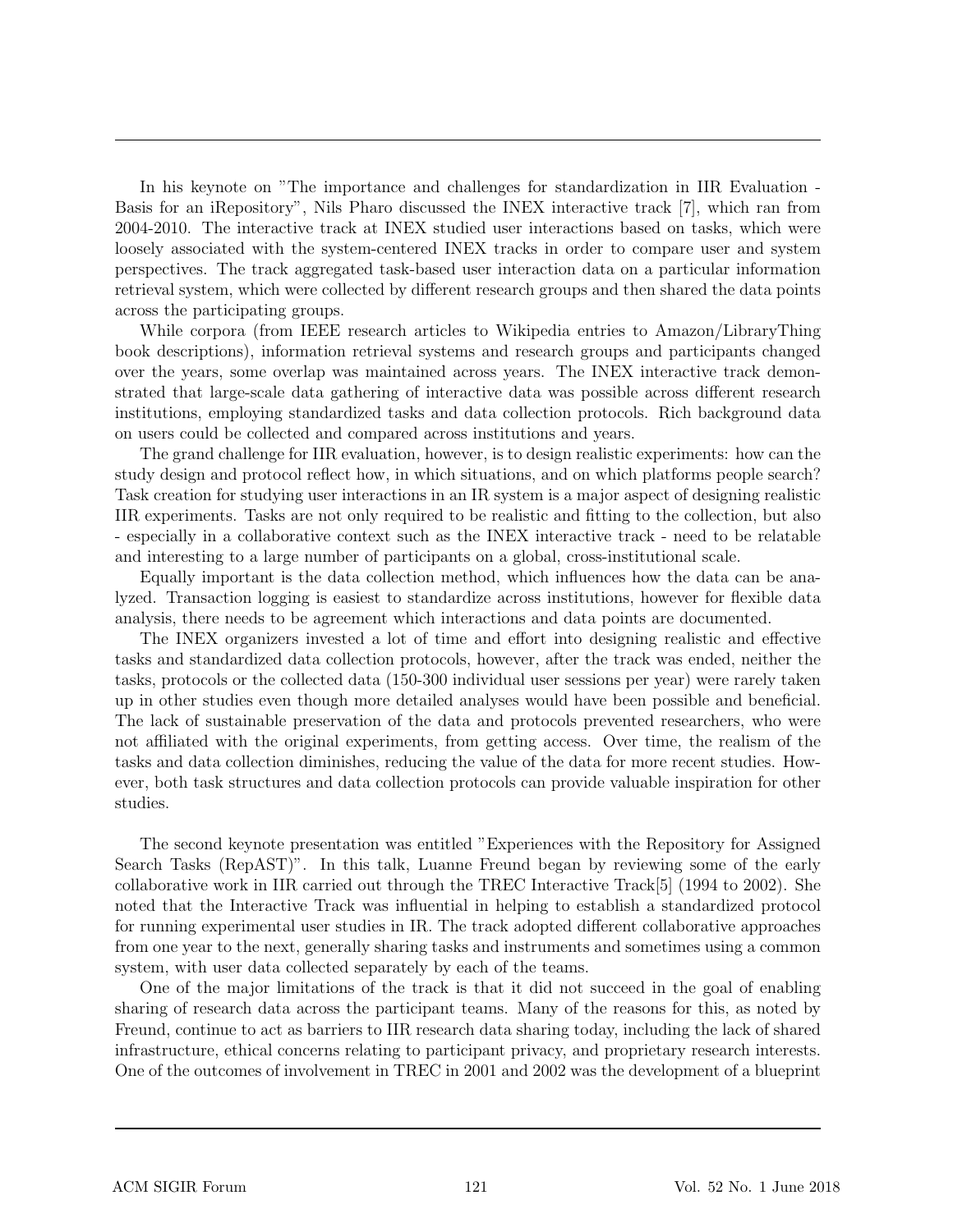for a web-based IR experimentation system, known as WIiRE[9], which was a precursor to later digital platforms for managing IR studies.

The remainder of the presentation focused on experiences with RepAST<sup>3</sup>, an online platform for the analysis and sharing of tasks used in IIR studies[4]. RepAST was created as a means to study the use of assigned search tasks by IIR researchers, to encourage greater conceptual clarity and rigour in task-based studies, and to encourage re-use of study protocols and tasks. RepAST is the result of manual analysis of over 800 research papers, allowing researchers to search by author, task type, and keywords, and to retrieve the full text of search tasks where available. A number of research papers have been written by Freund and colleagues based on the RepAST dataset, which map out the wide range of types and formats of assigned search tasks in use, and which clearly point to opportunities for greater methodological clarity and consistency[4, 10, 11].

However, the impact of RepAST as a means of sharing and reusing search task descriptions is less clear. While there is anecdotal evidence that researchers use it to find and re-use tasks, there is no clear mechanism or guidelines for attribution. The current version of RepAST has a number of other limitations, including the high level of effort required to manually analyze articles and add to the database and the lack of quality control over search task descriptions, which are not vetted, but are drawn verbatim from the research literature.

#### 2.2 Survey of IIR Researchers

The pre-workshop survey aimed to acquire the views of a wider range of people than were able to attend the workshop. In total, 26 participants were recruited, with almost all participants having conducted at least three IIR studies and most having experience of 5+ studies. The views represented in the study are thus definitely representative of the more experienced segment of IIR researchers. More than half the participants had participated in both shared campaigns and individual studies.

In addition to inquiring about their experience, the survey collected responses on the following aspects: what data participants had collected in IIR studies they had undertaken, the degree to which aspects of the IIR studies were documented and available for re-use, reasons why they had not re-used existing things in previous studies, which aspects of IIR studies they felt had the potential for re-use, open-ended suggestions on how to maximize re-use, and general comments.

Log data and survey data were collected by almost all studies, with observational and interview data collected for some studies. Additionally, some participants reported collecting more complex data such as eye tracking and neurophysiological data.

When asked about the documentation and availability of aspects of the IIR studies they had undertaken, participants indicated high documentation levels and public availability for metrics, protocols, and tasks. Some public documentation of design and evaluation of the studies, and only private availability of log data and interaction data. An open question is how participants interpreted documented and publicly available and what level of documentation is provided. Potentially, the publication is seen as providing these, but whether they are detailed enough for re-use is unclear.

The reportedly biggest hurdle for re-use is a lack of fit between the materials available for re-use and the requirements of the new study. This was followed by lack of awareness of what

<sup>3</sup>https://ils.unc.edu/searchtasks/search.php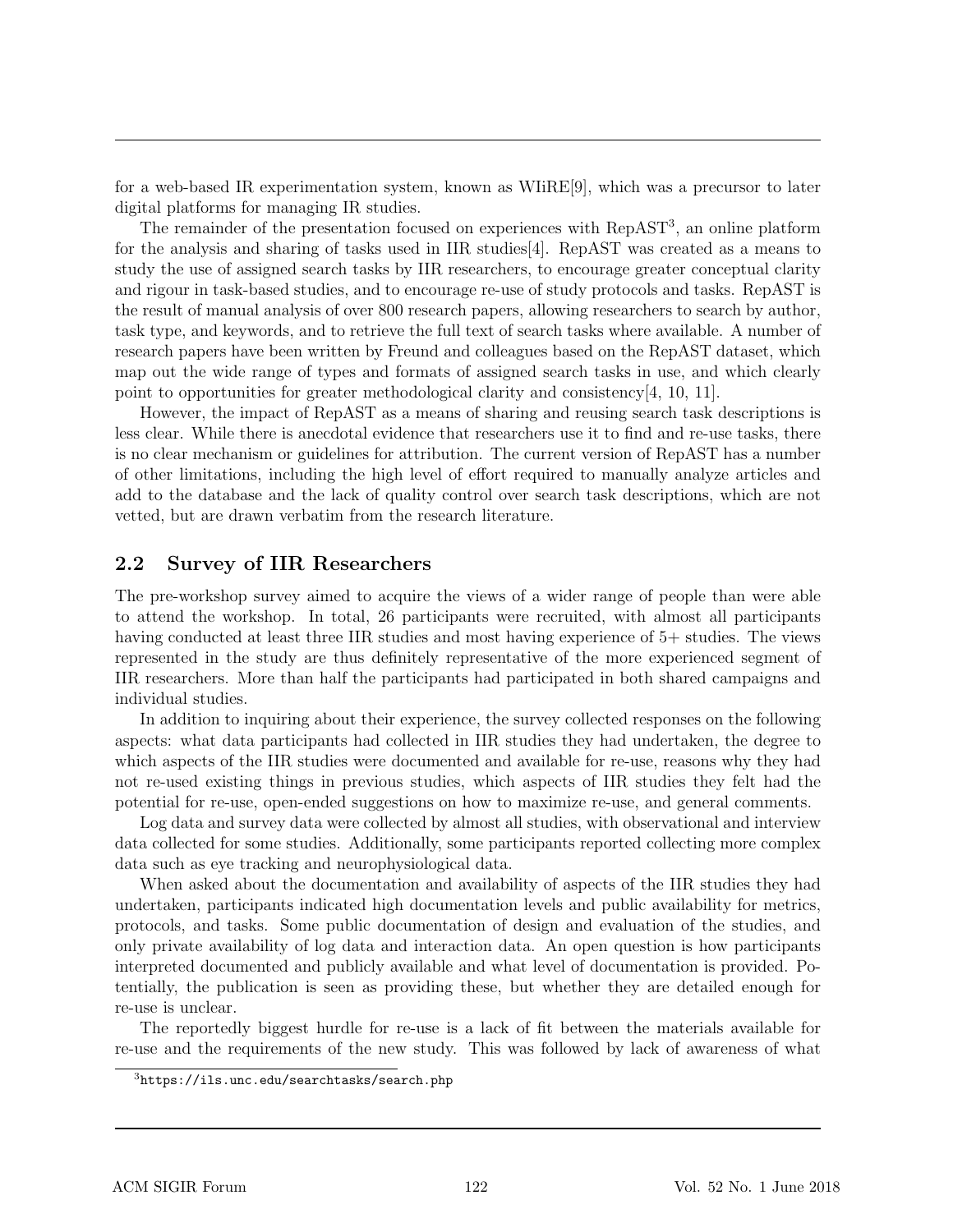materials were available for re-use. Potentially the lack of fit is driven by the need to quickly publish, making it easier to just rebuild from scratch, rather than see how the existing materials can be adapted to fit the new study. One major aim of a repository thus clearly needs to be to make re-use easier than rebuilding.

Looking at which aspects participants were open to re-using in the future, participants indicated a high preparedness to re-use all aspects (data, metrics, procedures, protocols, questionnaires, and tasks), with the exception of interaction data. In particular tasks and metrics were seen as primary candidates for re-use. In the open-ended suggestions for how to maximize re-use, suggestions were focused on raising awareness and improving documentation. Ideas for raising awareness included a central, open repository and a monthly mailing list notifying of new materials that could be re-used. Suggestions for documentation included standardizing how things are reported and providing a space where more detail can be provided than is generally possible in a paper.

Finally, the general comments focused on the question of determining where the optimum point was for documentation and re-use versus the cost in providing that and adapting existing IIR study materials. The general consensus mirrored the other responses, in that tasks and metrics were seen as prime candidates for re-use, with less scope for the other aspects.

One of the biggest issues the analysis highlighted is the contentiousness of the term "re-use", where a frequent interpretation seems to be literal 1:1 re-use, rather than the wider "we took X and adapted it to our needs". This led to some very negative comments, as the scope for literal re-use is clearly limited. However, re-use should really be framed in the wider interpretation. Potentially in future work, the word "re-use" should be avoided, instead focusing on improving research quality by building on the best of the past, replication, and comparability of IIR studies. This also provides a clearer goal for the repository, focusing on the efficiency of re-use, quality of research, and the preservation of experience in IIR.

### 2.3 Viewpoints on Standardization and Re-use

The first discussion session started with a summary of the CHIIR 2017 workshop "Supporting Complex Search Tasks"[1] and the ELIAS-supported Expert Meeting that followed it. These two meetings were direct instigators of this BIIRRR 2018 workshop, as they touched on issues of replication and comparison of IIR studies, and the re-use of existing IIR materials. The participants of the expert meeting felt a need for a more detailed discussion of standardization and re-use.

This session started with a reiteration that although most IIR studies are unique in overall configuration, there are always common elements that can be compared with others. Without overlap, there would be no lessons for other studies or the broader community. It is important to point out the comparable aspects of IIR studies.

Next, we discussed examples of reusable IIR components, such as the Experiment Support System<sup>4</sup> and the Python Interactive Information Retrieval Evaluation workbench  $(PyIRE)^5$ . The former offers a workflow for setting up experimental designs and running experiments with users. The latter is modeled after the WIiRe[9] system, but in deploying it for multiple IIR experiments, about a third of the code had to be rewritten for each new study, showing that building a system

<sup>4</sup>https://experiment-support-system.readthedocs.io/en/latest/

<sup>5</sup>https://pyiire.readthedocs.io/en/latest/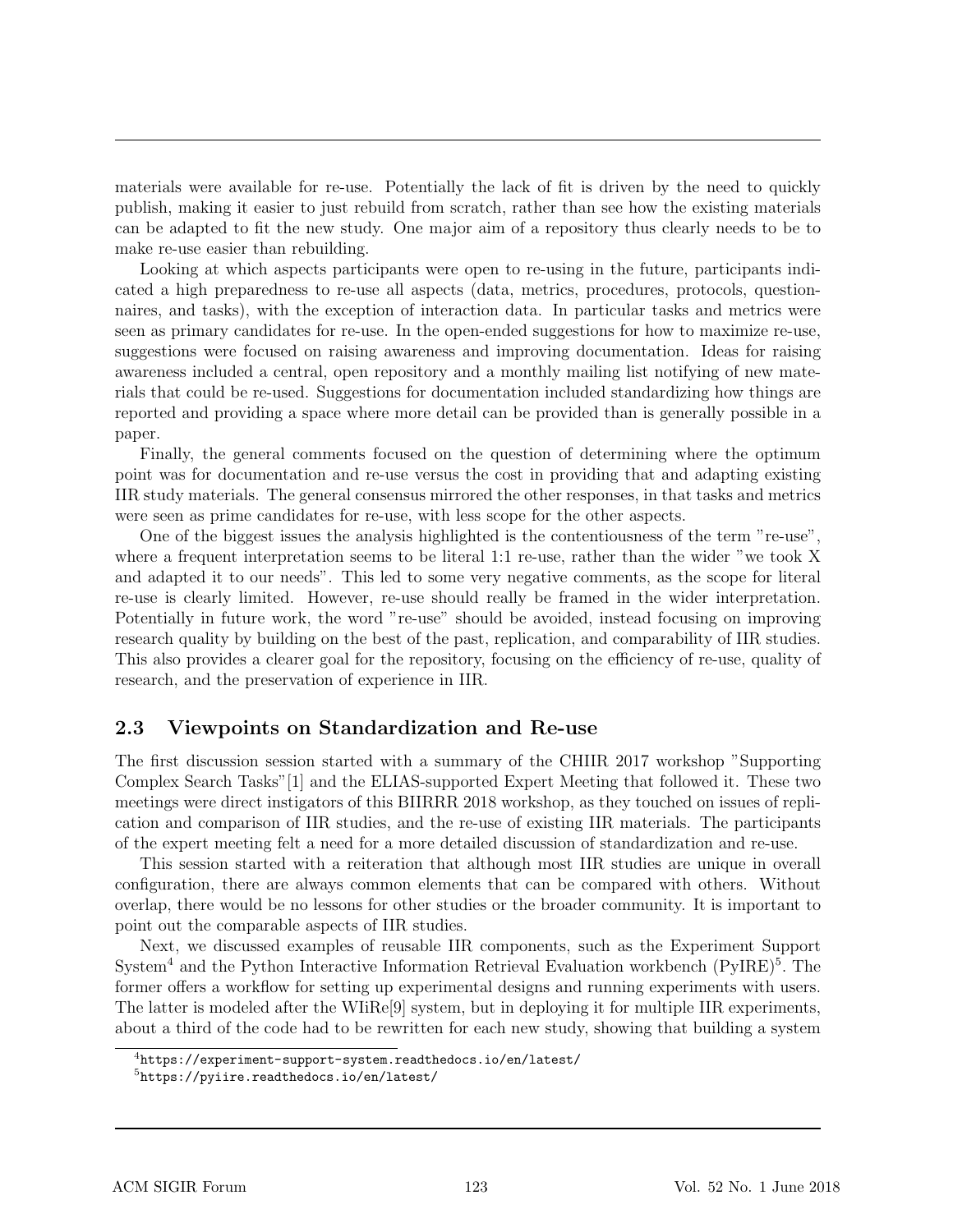generic enough for re-use is difficult. This led to the question of the extent to which software systems for user studies can be standardized. Clearly the challenge is to find a good balance between configuration and comparability.

The main part of the discussion focused on addressing a set of questions regarding the premise of the workshop, namely, to what extent are standardization and re-use possible and desirable.

What is the need for or potential value of a shared repository for IIR study design and evaluation? First and foremost, a repository is valuable in that it helps preservation of research for future consultation. Papers describing IIR studies an evaluation have page limits, so almost by necessity, have to leave out details that are required to properly asses and replicate a study. Another valuable contribution is towards efficiency. Even though rewriting one third of the code is a lot of effort, it still means two thirds of the work can be saved. Third, a shared repository contributes to cohesiveness, because it could increase comparability between studies. Re-use of existing components from earlier studies would ask for and allow a comparison with those earlier studies. Finally, a repository may increase the quality of research as exemplars can be pointed out and researchers new to IIR could more easily learn from and be guided by existing studies.

What is the need for or potential value of standards in IIR study design and evaluation? The most important aspect is comparability of studies. Although overall each study might be unique, comparability of aspects of studies is useful for sanity checking results and assessing how the findings fit in our broader knowledge and understanding of information behaviour and interaction. Second, standards lower the effort needed to replicate and validate previous studies. Finally, in line with the value of a repository, standards allow for quality control. For instance, a badge or voting system can be used to award studies for how well they adhere to standards.

What are the barriers to re-use and standardization of IIR studies and materials? A serious barrier is that there is currently no agreement on design aspects, task design or measures. Even if there are standards for these aspects, there will always be a need to adjust them to a specific scenario or research goal, which would then again challenge the upkeep of these standards. Standardization, proper documentation and preservation of IIR studies requires more effort for researchers. Without an effective motivation (a carrot and/or a stick), it may be difficult to move the community to put this extra effort.

Furthermore, the survey results show that there is a perception that "Every study is unique" and that therefore any efforts to develop standards and a shared repository are not worth it. Uptake of either will require convincing the community of their value.

What are ways of making components reusable and studies comparable? One way is to make materials available via a single repository. Another is to encourage researchers to share their materials via open data sharing platforms such as Dataverse<sup>6</sup> or the Open Science Framework<sup>7</sup>. Where components of a study are related to previous studies (e.g., different editions of the same interactive track), it would be useful to describe the differences between editions/versions, as well

 $6$ https://dataverse.org/

 $7$ https://osf.io/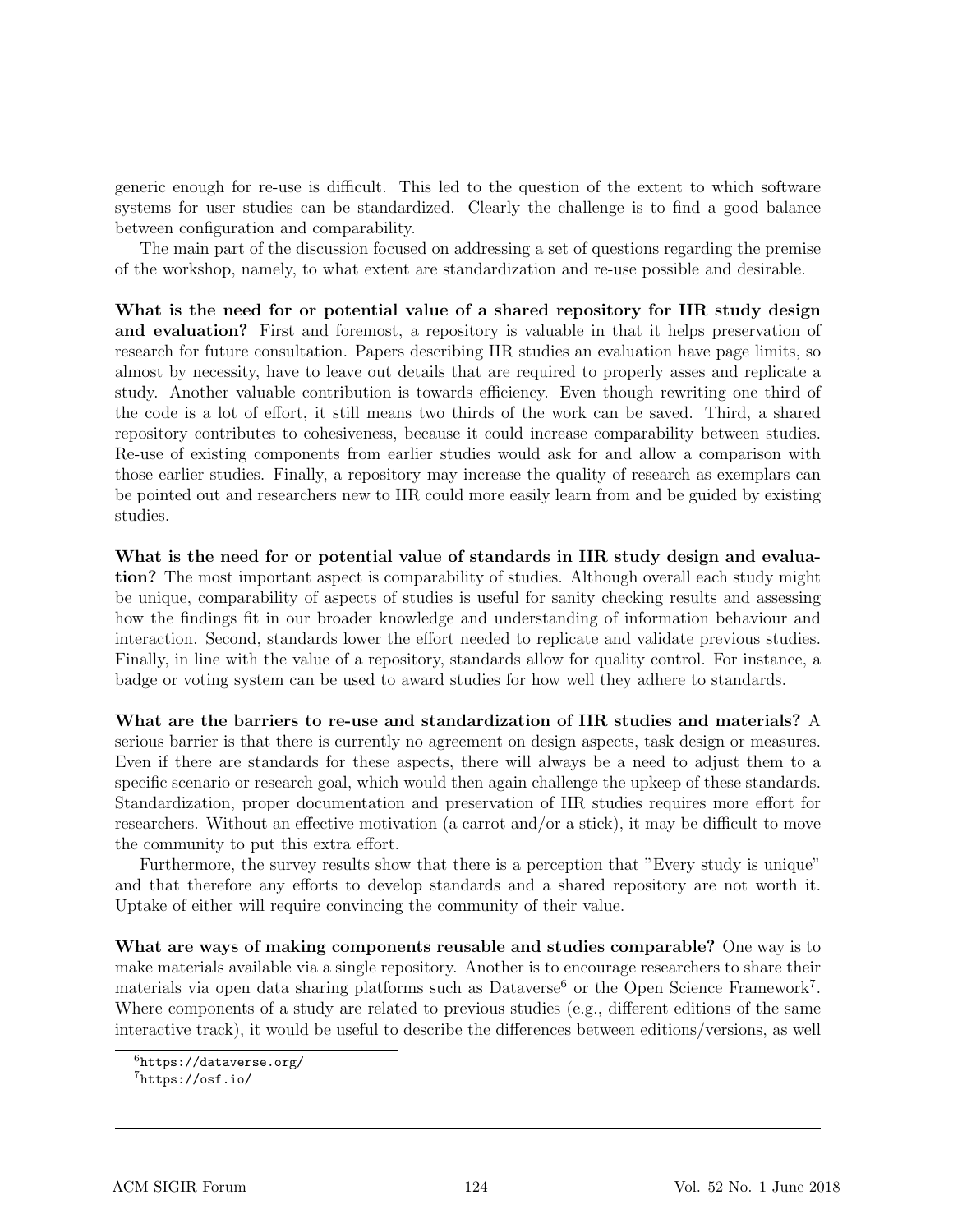as reasons for any changes with respect to these previous studies.

Which aspects are candidates for standardization and re-use? Search tasks are already reusable via RepAST. At the moment, it is not clear how often researchers have integrated any of the tasks made available via RepAST, as it is possible that some have used the repository without citing it. Other candidates are questionnaire components, such as questions about demographics, technology adoption, technology expertise/experience, domain knowledge and expertise and user engagement. Both the questions and the scales (answer options) could be re-used. For the latter, it is worth considering to offer standardized scales and documentation or guidelines on how to interpret them. The protocol or general experimental procedure can also be made reusable. Protocols often consist of several standard elements, such as intro, pre-study questionnaire, training task, pre-task questionnaires, task, post-task questionnaire, post-study questionnaire.

To help researchers adopt these standards and re-use components, the community should develop guidelines for documenting IIR studies and components, adapting study designs, making and (re-)using consent and permissions forms, and collecting and giving access to user data. Several such guidelines already exist, such as Diane Kelly's book on how to do IIR studies[6] - Methods for Evaluating Interactive Information Retrieval Systems with Users, and guidelines and protocols from related fields such as cognitive psychology.

#### 2.4 Requirements for IIR Re-Use and an iRepository

In the second part of the workshop, participants were asked to brainstorm on the requirements for a possible iRepository either from the position of a dreamer, a realist or critic using the Disney brainstorming method<sup>8</sup>. The three break-out groups reported back what their ideas were. From a dreamer point of view, an IIR repository would function as a one-stop solution providing support for researchers at each stage of an IIR study. Through a mostly automated workflow, content could be easily and standardized integrated as well as retrieved. The second breakout group (realists) was mainly concerned with infrastructural and contextual questions such as funding, sustainability, leadership, responsibility and motivational as well as acceptance aspects. Surprisingly, the group of critics did not come up with more critical points compared to realists argumentation. However, all groups shared the maintenance question as a fundamental success factor. Maintenance challenges have been experienced directly by many of the workshop participants who have held leadership roles in collaborative IR projects, which require substantial efforts over many years, and are often unfunded and/or lacking in organizational support.

Following from this discussion, the workshop participants agreed on five main fields of work to take this project forward:

• Identification of user groups and use cases (Establish value propositions and requirements). Participants agreed that especially students could benefit from a repository which points them to relevant researchers, studies and common approaches. Another potential user group would be researchers that change fields or want to plan interdisciplinary studies without or with little knowledge and experience in IIR.

<sup>8</sup>http://www.designorate.com/disneys-creative-strategy/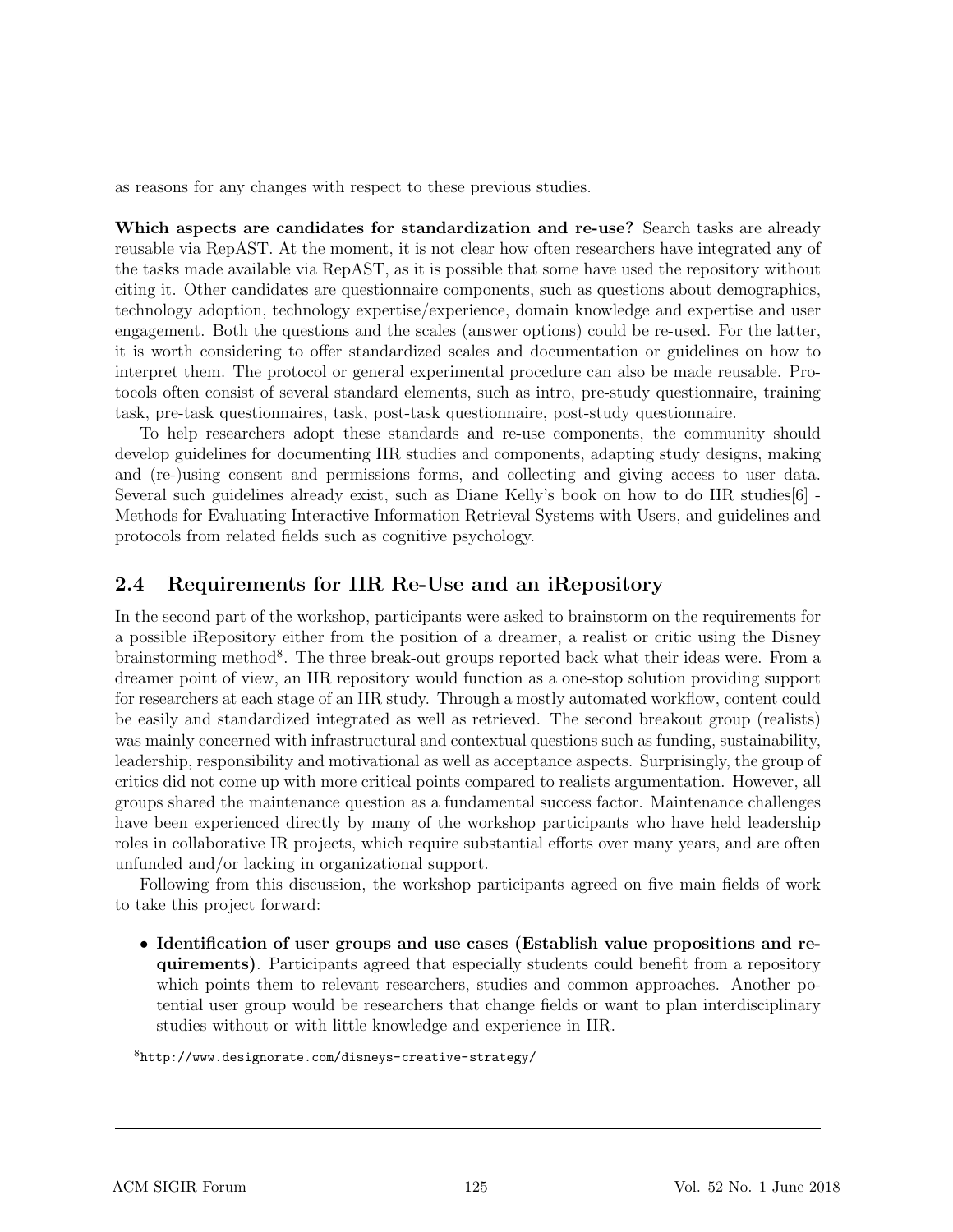- Infrastructure development (use of open source elements, re-use and adaptation of existing repository structures). Previous projects have shown that specific infrastructures are often not transparent to the wider community and code or data might disappear with the departure of single persons or groups. The usage of existing, open source and well documented structures saves resources and allows community driven developments.
- Movement & Infrastructure Maintenance (Institution independent, long-term oriented, senior researcher function). The proposed repository needs to be independent of institutional infrastructures or resources. Ideally the project is managed and maintained by a permanent team of researchers that ensures a stable support and development.
- Scale & Scope (Identify and prioritize study requirements and potential re-using elements). The survey results have shown that not all IIR study elements are equally relevant for sustainable usage. As part of this project we aim at identifying which aspects of IIR studies are considered most important, challenging or time-consuming and therefore might be candidates for re-use. Also, it needs to be determined which aspects could be used in future studies and which might be individually designed for a specific problem which is not readily reproducible.
- Collaboration, Promotion & Attribution (Interdisciplinary collaborations, promotion via conferences, funding options). The awareness and acceptance level of projects like RepAST or the proposed iRepository are crucial success factors. For most disciplines specific rules exist that define research standards. Since IIR studies are often designed and conducted by interdisciplinary teams, it needs to be assured that different domains are included in the planning and organization. At the same time an iRepository could contribute to an open research infrastructure providing the necessary incentives for data sharing. This can only be achieved in collaboration with stakeholders encouraging and demanding research data dissemination (in the context of publications).

# 3 Continuing Activities

Breaking down the barriers to re-use in the IIR field is not an activity that can be completed within a single-day workshop and this shapes the proposed workshop outcomes. The outcomes are thus centered around follow-on activities to move the community forward.

The overall goal of the workshop was to come up with a plan of concrete short and long-term action points. For the short term, regular meetings in conjunction with other conferences are planned in order to keep the discussion and development alive. A continuation of this workshop is planned via contributions to CHIIR 2019 either as a position paper, workshop or panel proposal, to include an analysis of previous IIR study documentation, identifying challenges and opportunities in more detail. At the same time, a first iRepository prototype will be designed to serve as a starting point and feedback module for further development. The iRepository will link to and build upon prior collaborative projects, including RepAST. The main driver for the iRepository design must be to minimise the overhead both for contributing to and also maintaining the iRepository. Keeping the overhead low is crucial, as researchers' time is already stretched and any high-overhead activities will almost guarantee that contributions will be minimal, in which case the repository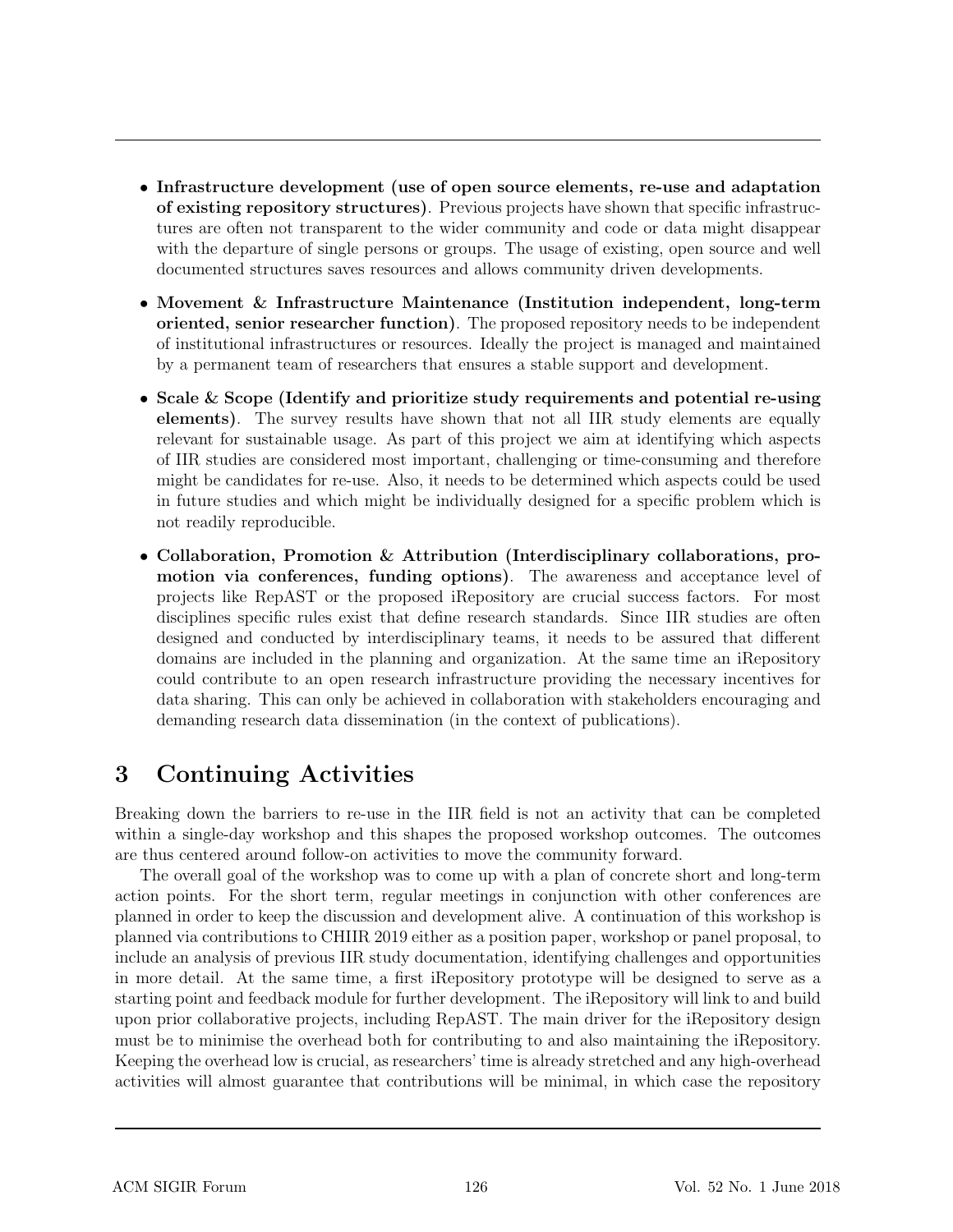fails. We plan to draw on ideas from successful open-source community infrastructure projects such as NPM<sup>9</sup>, while at the same time re-using as much existing research data infrastructure, such as the Open Science Framework and its integration with the various Dataverse installations around the world. In this way, researchers can contribute their IIR data via Dataverse to remain in control of their own data, and the iRepository could functions as a lightweight shell that gives access specifically to IIR resources. Source code for the iRepository can be made available via GitHub, so that over time it remains easy for new maintainers to take over without risk of losing access to the data themselves.

For the long term, we envision bringing together interested researchers from various fields and backgrounds in a more extensive activity (e.g. a multi-day workshop or a hackathon) in order to enable conceptual and technological movement forward. At the same time, we will also need to work with institutional and research stakeholders on the associated policy issues encouraging the community to include shared standardization and documentation practices into their research workflow. The bottom-up approach of developing re-use and documentation guidelines as well as the development of an infrastructure will hopefully also prepare the breeding ground for a shift in research and scholarly publication practices.

### References

- [1] Nicholas Belkin, Toine Bogers, Jaap Kamps, Diane Kelly, Marijn Koolen, and Emine Yilmaz. 2017. Second Workshop on Supporting Complex Search Tasks. In *Proceedings of the 2017 Conference on Conference Human Information Interaction and Retrieval (CHIIR '17)*. ACM, New York, NY, USA, 433–435. https://doi.org/10.1145/3020165.3022163
- [2] Toine Bogers, Maria Gäde, Luanne Freund, Mark Hall, Marijn Koolen, Vivien Petras, and Mette Skov. 2018. Workshop on Barriers to Interactive IR Resources Re-use. In *Proceedings of the 2018 Conference on Human Information Interaction & Retrieval (CHIIR '18)*. ACM, New York, NY, USA, 379–385. https://doi.org/10.1145/3176349.3176901
- [3] Pia Borlund. 2016. Interactive Information Retrieval: An Evaluation Perspective. In *CHIIR '16: Proceedings of the 2016 ACM on Conference on Human Information Interaction and Retrieval*. ACM, New York, NY, USA, 151–151.
- [4] Luanne Freund and Barbara M. Wildemuth. 2014. Documenting and studying the use of assigned search tasks: RepAST. *Proceedings of the American Society for Information Science and Technology* 51, 1 (2014), 1–4. https://doi.org/10.1002/meet.2014.14505101122
- [5] William R Hersh. 2002. TREC 2002 Interactive Track Report. In *TREC*. https://trec. nist.gov/pubs/trec11/papers/INTERACTIVE.OHSU.pdf
- [6] Diane Kelly. 2009. Methods for Evaluating Interactive Information Retrieval Systems with Users. *Foundations and Trends in Information Retrieval* 3, 1–2 (2009), 1–224.

<sup>9</sup>https://www.npmjs.com